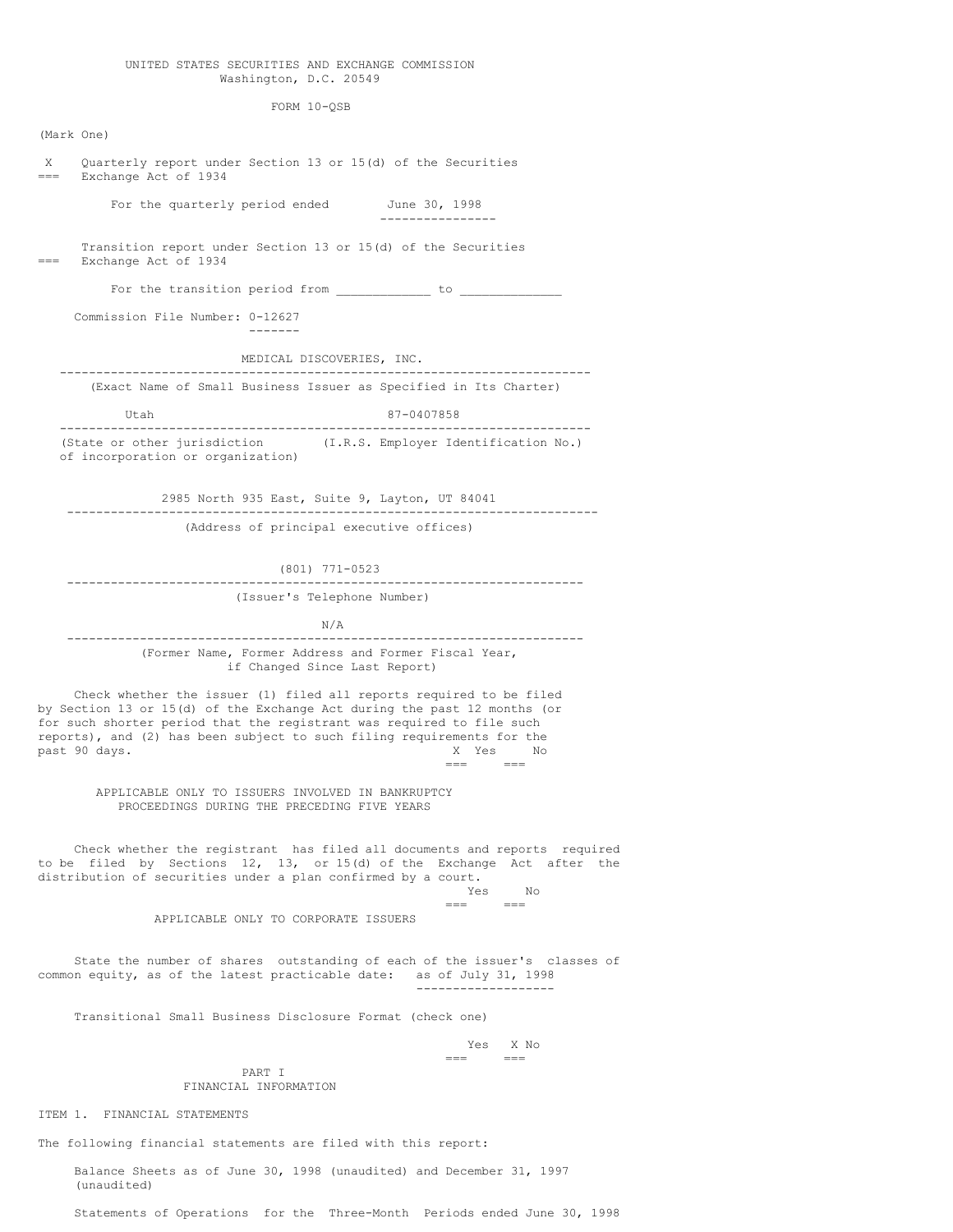(unaudited) and June 30, 1997 (unaudited) and the Six-Month Periods ended June 30, 1998 (unaudited) and June 30, 1997 and since inception through June 30, 1997 (unaudited).

Statements of Cash Flows for the Six-Month Periods ended June 30, 1998 (unaudited) and June 30, 1997 (unaudited) Notes to Unaudited Financial Statements

# MEDICAL DISCOVERIES, INC. (A DEVELOPMENT STAGE COMPANY) BALANCE SHEET AS OF JUNE 30, 1998 AND DECEMBER 31, 1997 (UNAUDITED)

|                                                                                                                                         | June 30, 1998                | December 31, 1997            |
|-----------------------------------------------------------------------------------------------------------------------------------------|------------------------------|------------------------------|
| CURRENT ASSETS<br>Cash                                                                                                                  | \$205,949                    | \$<br>765                    |
| Accounts receivable                                                                                                                     | 11,477                       | 30,585                       |
| Inventory                                                                                                                               | 6,750                        | $\overline{0}$               |
| Prepaid expenses                                                                                                                        | 2,715<br>------------        | 10,869<br>___________        |
| Total Current Assets                                                                                                                    | 226,891                      | 42,219                       |
| PROPERTY AND EQUIPMENT                                                                                                                  |                              |                              |
| Equipment                                                                                                                               | 76,304                       | 72,304                       |
| Less: Accumulated depreciation (31,027)                                                                                                 | -----------                  | (23, 507)<br>___________     |
| Net Property and Equipment                                                                                                              | 45,277                       | 48,797                       |
| OTHER ASSETS                                                                                                                            |                              |                              |
| Investment in Regenere, Inc.                                                                                                            | 75,000                       | 0                            |
| Deposits                                                                                                                                | 2,220                        | 3,160                        |
| Total Assets                                                                                                                            | \$349,388<br>------------    | \$94,176                     |
| CURRENT LIABILITIES                                                                                                                     |                              |                              |
| Accounts payable                                                                                                                        | \$1,107,679                  | \$916,734                    |
| Accrued interest                                                                                                                        | 20,271                       | 14,360                       |
| Current maturities of:                                                                                                                  |                              |                              |
| Notes payable                                                                                                                           | 101,000                      | 102,591                      |
| Convertible notes payable                                                                                                               | 291,700<br>----------        | 291,700<br>-----------       |
| Total Current Liabilities                                                                                                               | 1,520,650                    | 1,325,385                    |
| STOCKHOLDERS' EQUITY<br>Common Stock, no par value,<br>authorized 100,000,000<br>shares; 23,240,567 shares<br>issued and outstanding at | 6,938,997                    | 6,507,317                    |
| June 30, 1998<br>Retained deficit                                                                                                       |                              |                              |
| Subscription receivables                                                                                                                | (7, 997, 759)<br>(112, 500)  | (7, 626, 026)<br>(112, 500)  |
|                                                                                                                                         | -----------                  | -----------                  |
| Total Stockholders' Equity                                                                                                              | (1, 171, 262)<br>----------- | (1, 231, 209)<br>----------- |
| TOTAL LIABILITIES AND<br>STOCKHOLDERS' EQUITY                                                                                           | \$349,388                    | 94,176<br>Ş.                 |
|                                                                                                                                         |                              |                              |

<TABLE>

# MEDICAL DISCOVERIES, INC. (A DEVELOPMENT STAGE COMPANY) STATEMENT OF OPERATIONS FOR THE PERIODS ENDED JUNE 30, 1998 AND JUNE 30, 1997 (UNAUDITED)

| $<$ S $>$      | $<$ C> |                                        |      | << |                                      | < <sub></sub> |      | << |                                                                |
|----------------|--------|----------------------------------------|------|----|--------------------------------------|---------------|------|----|----------------------------------------------------------------|
|                |        | For the three months<br>ended June 30, |      |    | For the six months<br>ended June 30, |               |      |    | Cumulative<br>Amounts since<br>November 20,<br>$1991$ (date of |
|                | 1998   |                                        | 1997 |    | 1998                                 |               | 1997 |    | inception)                                                     |
| <b>REVENUE</b> |        |                                        |      |    |                                      |               |      |    |                                                                |
| Product sales  | 10,574 | \$                                     |      | S  | 12,847                               | \$            | 0    | S  | 12,847                                                         |
| Clinical fees  |        |                                        |      |    | 0                                    |               | 0    |    | 108,200                                                        |
| Interest       | 432    |                                        |      |    | 1,158                                |               |      |    | 22,049                                                         |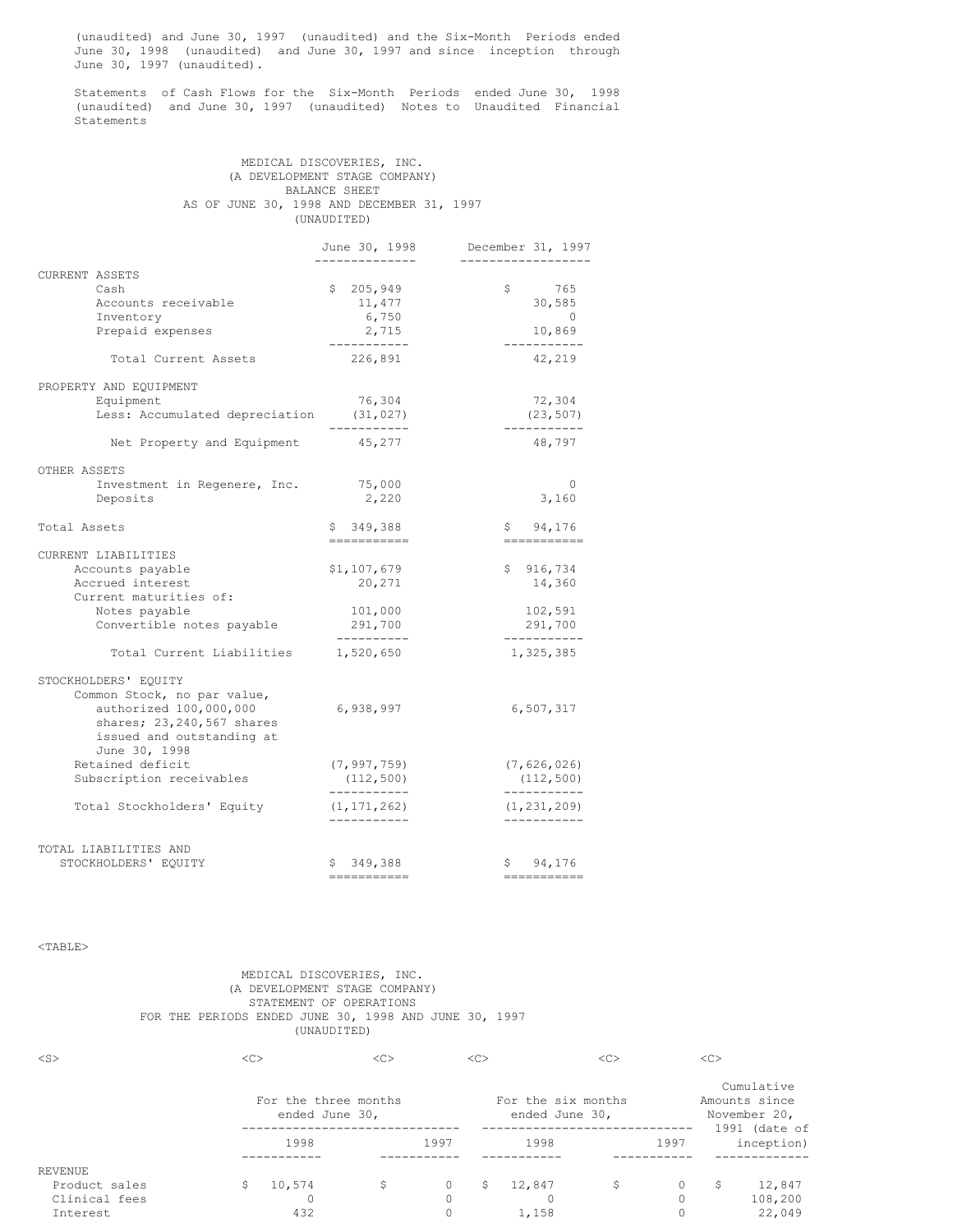|                                                                                                    | -----------                              | -----------                          | -----------                                                                             | -----------                              | -------------                                        |  |
|----------------------------------------------------------------------------------------------------|------------------------------------------|--------------------------------------|-----------------------------------------------------------------------------------------|------------------------------------------|------------------------------------------------------|--|
| Total Revenue                                                                                      | 11,006                                   |                                      | $0 \t 14,005$                                                                           | $\Omega$                                 | 143,096                                              |  |
| COST OF GOODS SOLD                                                                                 | 3,750<br>___________                     | $\overline{0}$<br>___________        | 5,000                                                                                   | $\circ$<br>___________                   | 5,000                                                |  |
| GROSS MARGIN                                                                                       | 7,256                                    | $\Omega$                             | 9,005                                                                                   | $\Omega$                                 | 138,096                                              |  |
| <b>EXPENSES</b><br>License<br>Research and development 71,662<br>General and administrative 96,109 | $\overline{0}$<br>___________            | $\overline{0}$<br>-----------        | $\begin{matrix}0&&&0\\29,363&&&145,487\end{matrix}$<br>57,037 209,032<br>------------   | $0$<br>29,664<br>218,721<br>------------ | 1,001,500<br>2,002,363<br>4,798,489<br>------------- |  |
| Total Expenses                                                                                     | 167,771                                  | 86,400                               | 354,519                                                                                 | 248,385                                  | 7,802,352                                            |  |
| NET LOSS FROM OPERATIONS                                                                           | -----------<br>(160, 515)                | ___________                          | -----------<br>$(187, 488)$ $(345, 514)$                                                | ------------<br>(248, 385)               | -------------<br>(7, 664, 256)                       |  |
| OTHER INCOME / (EXPENSE)                                                                           | 12,051<br>___________                    | (19, 703)<br>------------            | 26,219<br>------------                                                                  | (31, 230)<br>___________                 | 117,024                                              |  |
| LOSS BEFORE INCOME TAXES<br>AND EXTRAORDINARY ITEM                                                 | (172, 566)                               | $(106, 103)$ $(371, 733)$            |                                                                                         | $(279, 615)$ $(7, 547, 232)$             |                                                      |  |
| INCOME TAXES                                                                                       | $\bigcap$<br>-----------                 | $\Omega$<br>-----------              | $\Omega$                                                                                | $\Omega$<br>------------                 | $\Omega$                                             |  |
| LOSS BEFORE EXTRAORDINARY (172,566)<br>ITEM                                                        |                                          |                                      | $(106, 103)$ $(371, 733)$                                                               |                                          | $(279, 615)$ $(7, 547, 232)$                         |  |
| FORGIVENESS OF DEBT                                                                                | $\circ$<br>___________                   | $\Omega$                             | $\circ$                                                                                 | $\circ$<br>___________                   | 1,235,536                                            |  |
| NET INCOME                                                                                         | \$(172, 566)<br>-----------              | ___________<br>===========           | ___________<br>$$(106, 103)$ $$(371, 733)$<br>===========                               | \$(279, 615)<br>===========              | _____________<br>\$ (6, 311, 696)<br>=============   |  |
| INCOME / (LOSS) PER SHARE<br>Loss from continuing<br>operations<br>Gain from debt<br>forgiveness   | \$ (0.01)<br>0.00<br>___________         | \$ (0.00)<br>0.00<br>___________     | \$ (0.02)<br>0.00<br>___________                                                        | $\sqrt{5}$ (0.01)<br>0.00<br>___________ | \$ (0.42)<br>0.07<br>-------------                   |  |
| Income / (loss) per<br>share                                                                       | $\mathsf{S}^-$<br>(0.01)<br>------------ | \$ (0.00)<br>===========             | \$ (0.02)<br>===========                                                                | \$ (0.01)                                | \$ (0.35)<br>=========================               |  |
| WEIGHTED AVERAGE NUMBER<br>OF SHARES                                                               | 23,577,472<br>===========                | 21,879,944 23,376,004<br>=========== | $\qquad \qquad \displaystyle =\qquad \qquad \qquad \displaystyle =\qquad \qquad \qquad$ | ===========                              | 21,778,359 17,963,338                                |  |
|                                                                                                    |                                          |                                      |                                                                                         |                                          |                                                      |  |

 $\langle$ /TABLE $>$ 

# MEDICAL DISCOVERIES, INC. (A DEVELOPMENT STAGE COMPANY) STATEMENT OF CASH FLOWS FOR THE PERIODS ENDED JUNE 30, 1998 AND JUNE 30, 1997 (UNAUDITED)

|                               | For the three months<br>ended June 30, |             |  |                     | Cumulative<br>Amounts since<br>November 20,<br>$1991$ (date of |  |
|-------------------------------|----------------------------------------|-------------|--|---------------------|----------------------------------------------------------------|--|
|                               |                                        | 1998 — 1998 |  | 1997                | inception)                                                     |  |
| OPERATING ACTIVITIES          |                                        |             |  |                     |                                                                |  |
| Net income (loss) for the     |                                        |             |  |                     |                                                                |  |
| period                        | \$                                     |             |  |                     | $(371, 733)$ \$ $(279, 615)$ \$ $(6, 598, 182)$                |  |
| Add non-cash items            |                                        |             |  |                     |                                                                |  |
| Common stock issued for       |                                        |             |  |                     |                                                                |  |
| services and license          |                                        | 0           |  | $\mathbf{0}$        | 3,419,236                                                      |  |
| Reduction of legal costs      |                                        | $\Omega$    |  | $\Omega$            | (130, 000)                                                     |  |
| Depreciation                  |                                        | 7,520       |  | 7,628               | 32,489                                                         |  |
| Loss on disposal of equipment |                                        | 0           |  | $\circ$             | 30,364                                                         |  |
| Gain on debt restructuring    |                                        | 0           |  | $\Omega$            | (1, 235, 536)                                                  |  |
| Write-off receivables         |                                        | $\Omega$    |  | $\Omega$            | 193,965                                                        |  |
| Decrease (increase) in:       |                                        |             |  |                     |                                                                |  |
| Receivables                   |                                        | 19,109      |  | 22,485              | 11,580                                                         |  |
| Inventory                     |                                        | (6, 750)    |  | $\sim$ 0            | (6, 750)                                                       |  |
| Prepaid Expenses              |                                        | 8,154       |  | 8,088               | (2, 715)                                                       |  |
| Other assets                  |                                        | 940         |  | (1,090)             | (2, 220)                                                       |  |
| Increase (decrease) in:       |                                        |             |  |                     |                                                                |  |
| Accounts payable              |                                        |             |  | 190,945 112,386     | 951,770                                                        |  |
| Accrued expenses              |                                        |             |  | 5,911 (16,066)      | 41,752                                                         |  |
| Net Cash from Operations      |                                        |             |  |                     | $(145, 904)$ $(145, 824)$ $(3, 294, 250)$                      |  |
| INVESTING ACTIVITIES          |                                        |             |  |                     |                                                                |  |
| Purchases of equipment        |                                        |             |  | $(4,000)$ $(5,082)$ | (99, 967)                                                      |  |
| Payments received on note     |                                        |             |  |                     |                                                                |  |
| receivable                    |                                        | $\Omega$    |  | $\Omega$            | 99,414                                                         |  |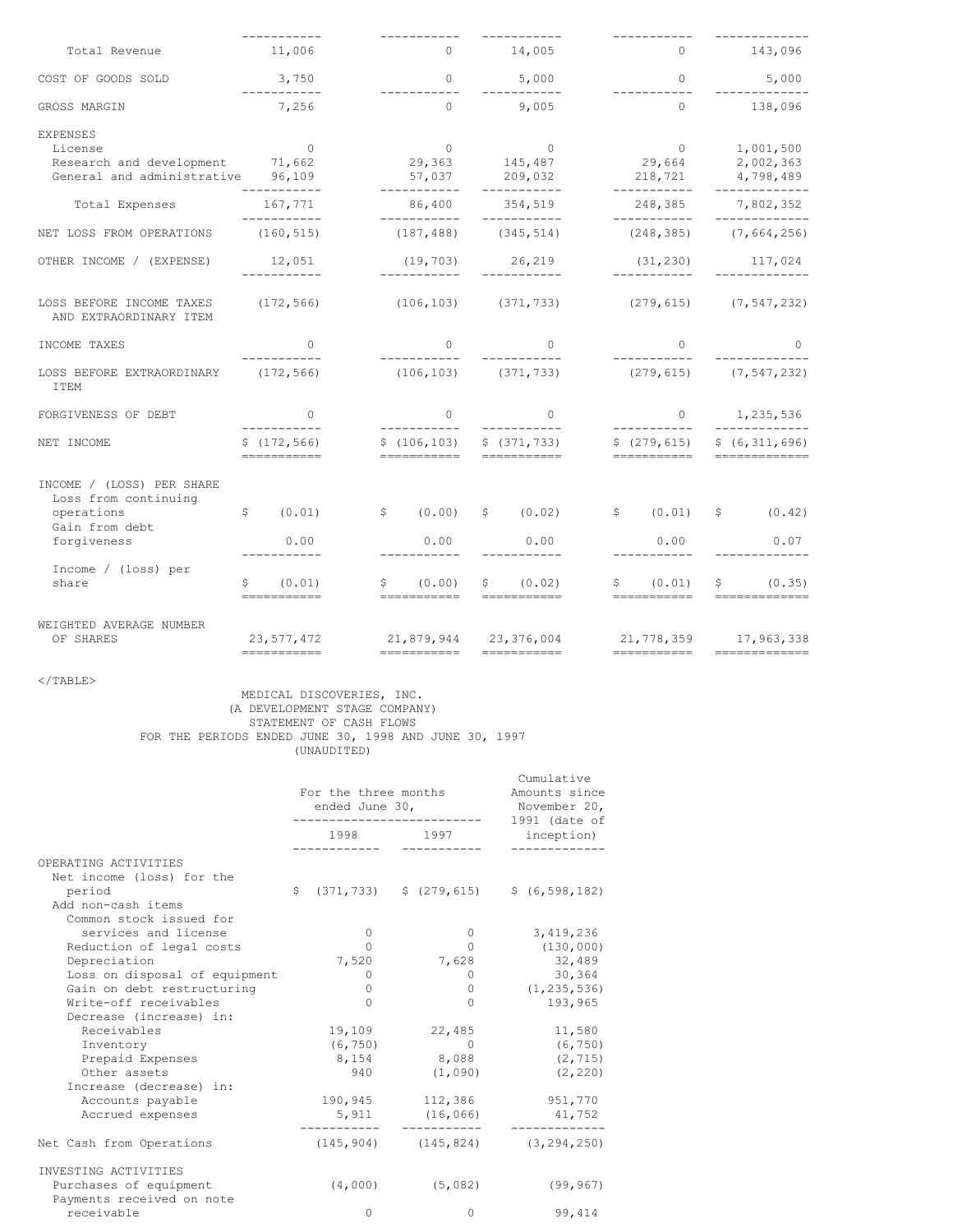| Investment in Regenere                | (75,000)                      |                         | 75,000    |  |  |  |
|---------------------------------------|-------------------------------|-------------------------|-----------|--|--|--|
| Net Cash from Investing Activities    |                               | $(79,000)$ (5,082)      | (75, 553) |  |  |  |
| FINANCING ACTIVITIES                  |                               |                         |           |  |  |  |
| Increase in notes payable             | $\Omega$                      | $\Omega$                |           |  |  |  |
| Payment of notes payable              |                               | $(1, 591)$ $(1, 385)$   | (8, 161)  |  |  |  |
| Increase in notes payable             | 0                             | $\Omega$                | 316,700   |  |  |  |
| Equity contributed                    | $\Omega$                      | O                       | 131,374   |  |  |  |
| Proceeds from issuance of             |                               |                         |           |  |  |  |
| common stock                          | 431,680                       | 147,500                 | 3,034,839 |  |  |  |
|                                       |                               |                         |           |  |  |  |
| Net Cash from Financing<br>Activities | 430,089                       |                         |           |  |  |  |
|                                       |                               | 146,115                 | 3,575,752 |  |  |  |
| NET INCREASE / (DECREASE) IN CASH     |                               | (4,791) 205,185 (4,791) | 205,949   |  |  |  |
| CASH, BEGINNING PERIOD                | 764                           | 25,306                  | $\Omega$  |  |  |  |
| CASH ENDING PERIOD                    |                               | $$205,949$ $$20,515$    | \$205,949 |  |  |  |
|                                       | ----------                    |                         |           |  |  |  |
|                                       | MEDICAL DISCOVERIES, INC.     |                         |           |  |  |  |
|                                       | NOTES TO FINANCIAL STATEMENTS |                         |           |  |  |  |
| June 30, 1998                         |                               |                         |           |  |  |  |

# NOTES TO UNAUDITED FINANCIAL STATEMENTS

The unaudited financial statements include the accounts of Medical Discoveries, Inc. and include all adjustments which are, in the opinion of management, necessary to present fairly the financial position as of June 30, 1998 and the results of operations and changes in financial position for the three-month period ended June 30, 1998. The results of operations for the three months ended June 30, 1998 are not necessarily indicative of the results to be expected for the entire year.

ITEM 2. MANAGEMENT'S DISCUSSION AND ANALYSIS OR PLAN OF OPERATION.

#### OPERATIONS AND LIQUIDITY.

MDI had booked revenue of \$12,847 for the period from January 1, 1998 to June 30, 1998 compared to no revenue for the same period in 1997. The revenue results from initial sales of imported functional water machines. The company spent \$145,487 in research and development costs during the first six months of 1998 compared to \$29,664 for the same period in last year. The increased spending reflects the additional testing the Company is conducting on MDI-P to progress the FDA application process. MDI reduced its General and Administrative expense by 4 percent to \$209,032 from \$218,721. Funding for on-going operations is discussed in the "Additional Funding is Required" section below. The company has established a "consumer products" division (MDI HealthCare Systems) as part of its strategy of developing certain aspects of its core technologies for commercialization.

# DEVELOPMENT OF NEW/IMPROVED TECHNOLOGY

During the last quarter, the Company has continued to focus its research and development activities to further enhancing its core technologies. Chief among these efforts (which are in the process of patent applications) is the capability of developing a new generation of consumer products utilizing its "e1ectrclyzed saline water". These variations of the Company's patented core technologies and resultant commercially viable products better enable the Company to aggressively pursue markets outside of its traditional pharmaceutical research and development operations. Included among these new target markets are applications; in the newly evolving skin care "Cosmeceuticals (tm)" industry, home water purification, and bottled waters.

These markets represent significant revenue opportunities in the near term, and the Company is presently developing the appropriate infrastructure to aggressively pursue this business.

The Company remains committed to its pursuit of establishing MDI-P as an effective compound targeted against the HIV/AIDS virus, developing MDI-P as an effective anti-bacterial, and anti-fungal pharmaceutical, and other applications such as the sterilization of surgical and dental instruments.

# FORMATION OF A NEW CONSUMER PRODUCTS DIVISION

MDI has established a new operating division: MDI HealthCare Systems, focused on the commercialization of products targeted at the health and wellness, cosmetic, home water-purification systems and bottled water markets. The products being marketed by this new division will be a combination of proprietary products internally developed as well as unique products sourced from strategic partners located in the United States and certain international markets. The focus of MDI HealthCare Systems will be the marketing and sales of water purification systems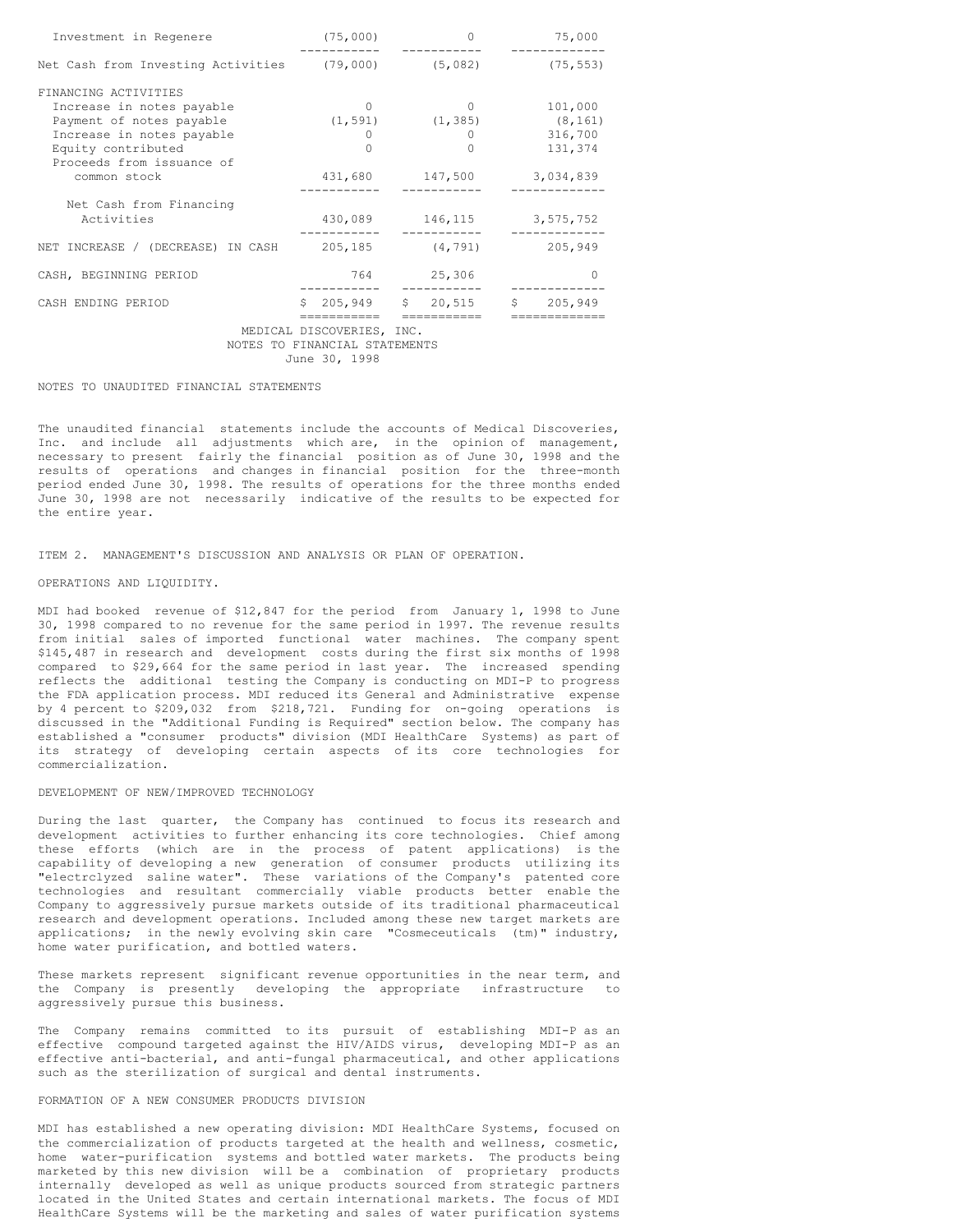targeted at the home, food industry and industrial applications. electrolysis based Ionizer systems are sourced under agreements with various manufacturers in Japan and Korea.

This is a first stage in a plan to eventually establish an assembly/manufacturing operation within the United States in the area of product development, manufacturing, and after sales service.

### JOINT VENTURE.

MDI has completed a joint venture agreement with Advanced Bio-Technologies, Inc., a privately held company specializing in the research, development, and commercialization of proprietary products in the wound treatment, scar therapy and skin care industry. The new company, Regenere, Inc. ("Regenere"), was established on July 6, 1998 as a Cosmeceuticals health care company focused on the identification, exploration, validation, development and commercialization of innovative solutions for scar therapy, wound healing, and skin care and repair.

Medical Discoveries, Inc. owns a 50% interest in Regenere. Lee F. Kulas, MDI President and CEO has been named a Director and Chairman of the Board of Regenere. Mr. Alvin Zidell, also a Director of MDI, has also been named a Director of Regenere.

#### EXCLUSIVE DISTRIBUTION AGREEMENT AWARDED TO MDI

On July 31, 1998, Medical Discoveries, Inc. entered into an exclusive distribution agreement with Hattori Seshi Company for distribution of its products in the following markets: United States, Europe, South America, India, and Canada.

Hattori Seshi Company, located in Japan, is a proprietary manufacturer of certain cosmetic and skin care products targeted at the scar therapy and wound healing markets. These products will play an integral role in the new joint venture, Regenere, as well as MDI HealthCare System division.

In addition, both MDI and Hatori Seshi have initiated joint development activities using the combined proprietary technologies of each company in developing a new generation of products aimed at the Cosmeceuticals markets.

### MANAGEMENT ADDITIONS

Scott Wood was named to the position of Chief Financial Officer and will serve as an Officer of the Corporation. Mr. Wood has extensive experience in emerging companies and has a background in distribution, manufacturing, and technology development.

# PATENT ACTIVITY

The Company has announced the filing of a new patent in Japan covering a broad range of claims for its core technologies. The Company will file similar patents in the USA in the near future.

#### JAPANESE MARKET OPPORTUNITES AND ANALYSIS.

MDI is continuing discussions regarding licensing and other business development relationships with several Japanese and Korean companies.

There continues to be strong interest in the medical pharmaceutical market applications of the Company's proprietary compound, MDI-P for applications in Japanese and other foreign markets. MDI is actively discussing potential alliances with several of these companies to jointly collaborate in this area using the Company's patented technologies and drawing on its experience in thc medical area with its Scientific Advisory Board

# FUNDING

In June 1998, the Company raised \$300,000 in exchange for 400,000 shares of common stock at a price of \$0.75 per share, warrants to purchase 800,000 shares of stock at prices ranging from \$0.75 to \$1.50 per share, and certain exclusive limited distribution rights for the Company's own products as well as products from Regenere. A private financial group consisting of USA-based medical doctors representing a variety of specialties provided the funding. Upon completion of the entire funding package contemplated by the funding arrangement, MDI would raise up to \$3.5 million from the private financial group. In connection with this funding, MDI will receive additional investment consulting services from an investment banking concern in exchange for 120,000 warrants to purchase the Company's common stock at \$0.001 per share, and 500,000 warrants to purchase the Company's common stock at prices ranging from \$0.50 to \$0.75 per share. The bulk of this funding will be spent on validation testing required for submission to the FDA of an Investigational New Drug application (IND) for MDI-P targeted against the HIV/AIDS virus.

Additionally, the Company is continuing a rigorous approach in each of its research and testing programs that continue to show promise and generate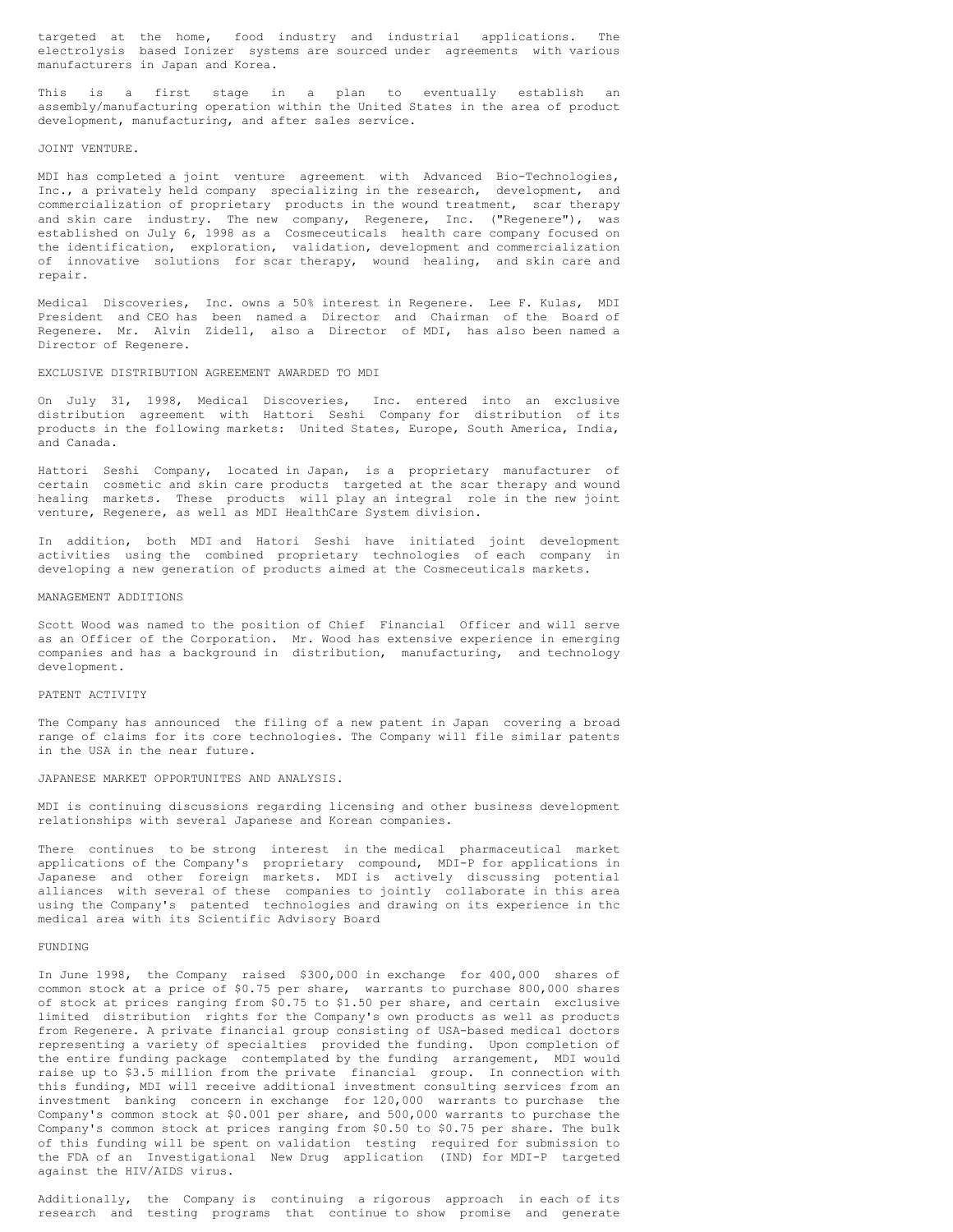valuable scientific data for eventual FDA approvals submission.

ADDITIONAL FUNDING IS REQUIRED. Management intends to raise substantial additional funds in private stock offerings in the near future in order to meet its near-term funding requirements with a special emphasis in Japan. In the future, management anticipates the need to raise substantial additional bands in public stock offerings as well. As additional funds are raised, the Company intends to commence paying salaries to its officers. The Company also intends at that time to hire additional technical and administrative personnel.

# PART II OTHER INFORMATION

ITEM 1. LEGAL PROCEEDINGS

The Company is not currently involved in any litigation and there has been no change in any with regard to any potential legal dispute since the filing of the Company's 10KSB for the year ended December 31, 1997.

ITEM 2. CHANGES IN SECURITIES

N/A

ITEM 3. DEFAULTS UPON SENIOR SECURITIES

N/A

ITEM 4. SUBMISSION OF MATTERS TO A VOTE OF SECURITY HOLDERS

N/A

ITEM 5. OTHER INFORMATION

N/A

ITEM 6. EXHIBITS AND REPORTS ON FORM 8-K

(a) Exhibits required by Item 601 of Regulation S-B.

The following are exhibits to this Form 10-QSB.

EXHIBIT NUMBER DESCRIPTION - -------------- -----------

27 Financial Data Schedule.

(b) Reports on Form 8-K

N/A

SIGNATURES

In accordance with the requirements of the Exchange Act, the registrant caused this report to be signed on its behalf by the undersigned, thereunto duly authorized.

MEDICAL DISCOVERIES, INC.

Date: August 13, 1998 /s/ Lee F. Kulas

--------------------------- President and Chief Executive Officer